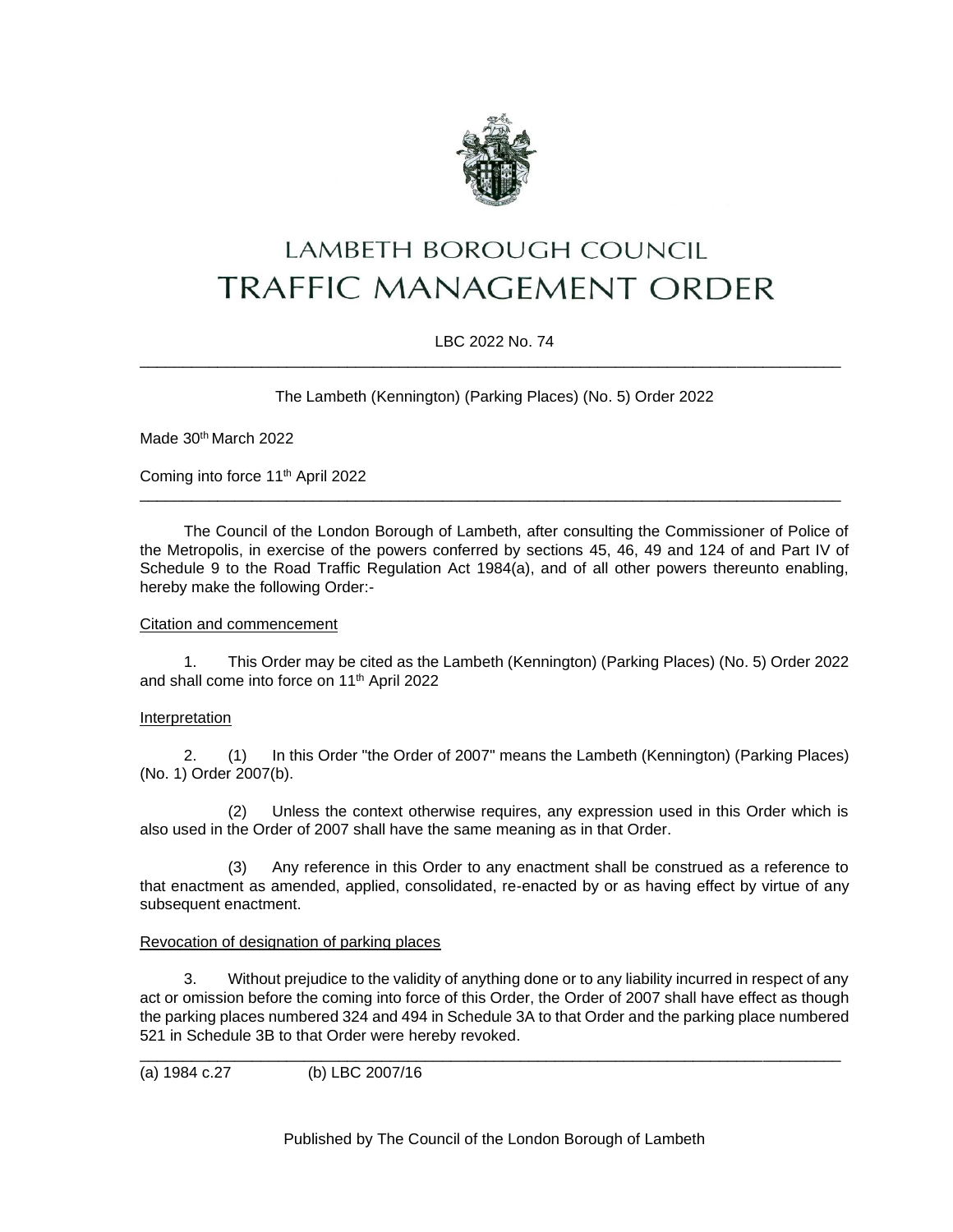# Designation of parking places and application of the Order of 2007 thereto

4. (1) Each area on a highway comprising the length of carriageway of a street specified in column 2 of Schedule 1, 2, 3 or 4 to this Order and bounded on one side of that length by the edge of the carriageway and on the other sides by a white line marking is designated as a parking place.

(2) The reference in this Article to a white line marking shall be construed as a reference to the white line marking (either broken or continuous) provided for in Schedule 7 to the Traffic Signs Regulations and General Directions 2016(a) or, if applicable, authorised by the Secretary of State by virtue of section 64 of the Road Traffic Regulation Act 1984.

(3) The provisions of the Order of 2007 (other than Articles 3, 16 and 40) shall apply to the areas designated as a parking place by this Order as if in those provisions any reference to a parking place included a reference to the areas designated as a parking place by this Order, and as if any reference to Schedule 3A to the Order of 2007 included a reference to Schedule 1 to this Order and as if any reference to Schedule 3B to the Order of 2007 included a reference to Schedule 2 to this Order.

# Placing of traffic signs, etc.

- 5. The Council shall:-
	- (a) place and maintain traffic signs indicating the limits of each parking place referred to in Schedule 1, 2, 3 or 4 to this Order;
	- (b) place and maintain in or in the vicinity of the parking place referred to the Schedule 1, 2, 3 and 4 to this Order traffic signs indicating that such parking place may be used during the permitted hours for the leaving only of the vehicles specified in Article 4(6), 4(7), 4(12) and 4(13) respectively of the Order of 2007; and
	- (c) carry out such other work as is reasonably required for the purposes of the satisfactory operation of a parking place.

#### Amendments to the Order of 2007

6. Without prejudice to the validity of anything done or to any liability incurred in respect of any act or omission before the coming into force of this Order, the Order of 2007 shall have effect as though:

(a) in Article 2(1) to that Order, in the meanings assigned to the expressions "electronic car club permit", "hard copy car club permit" and "validate", for the text "Schedule 1A, 1B, 1C, 2A, 2B, 2C, 3A, 3B, 3C, 3D, 5A, 5B or 5C" there were substituted the text "Schedule 1A, 1B, 1C, 2A, 2B, 2C, 3A, 3B, 3C, 3D, 5A, 5B, 5C, 5D or 5E";

(b) in Article 3(1)(a) of that Order, for the text "Schedule 1A, 1B, 1C, 2A, 2B, 2C, 3A, 3B, 3C, 3D, 4A, 4B, 5A, 5B or 5C" there were substituted the text "Schedule 1A, 1B, 1C, 2A, 2B, 2C, 3A, 3B, 3C, 3D, 4A, 4B, 5A, 5B, 5C, 5D or 5E";

\_\_\_\_\_\_\_\_\_\_\_\_\_\_\_\_\_\_\_\_\_\_\_\_\_\_\_\_\_\_\_\_\_\_\_\_\_\_\_\_\_\_\_\_\_\_\_\_\_\_\_\_\_\_\_\_\_\_\_\_\_\_\_\_\_\_\_\_\_\_\_\_\_\_\_\_\_\_\_\_\_

(a) S.I. 2016/36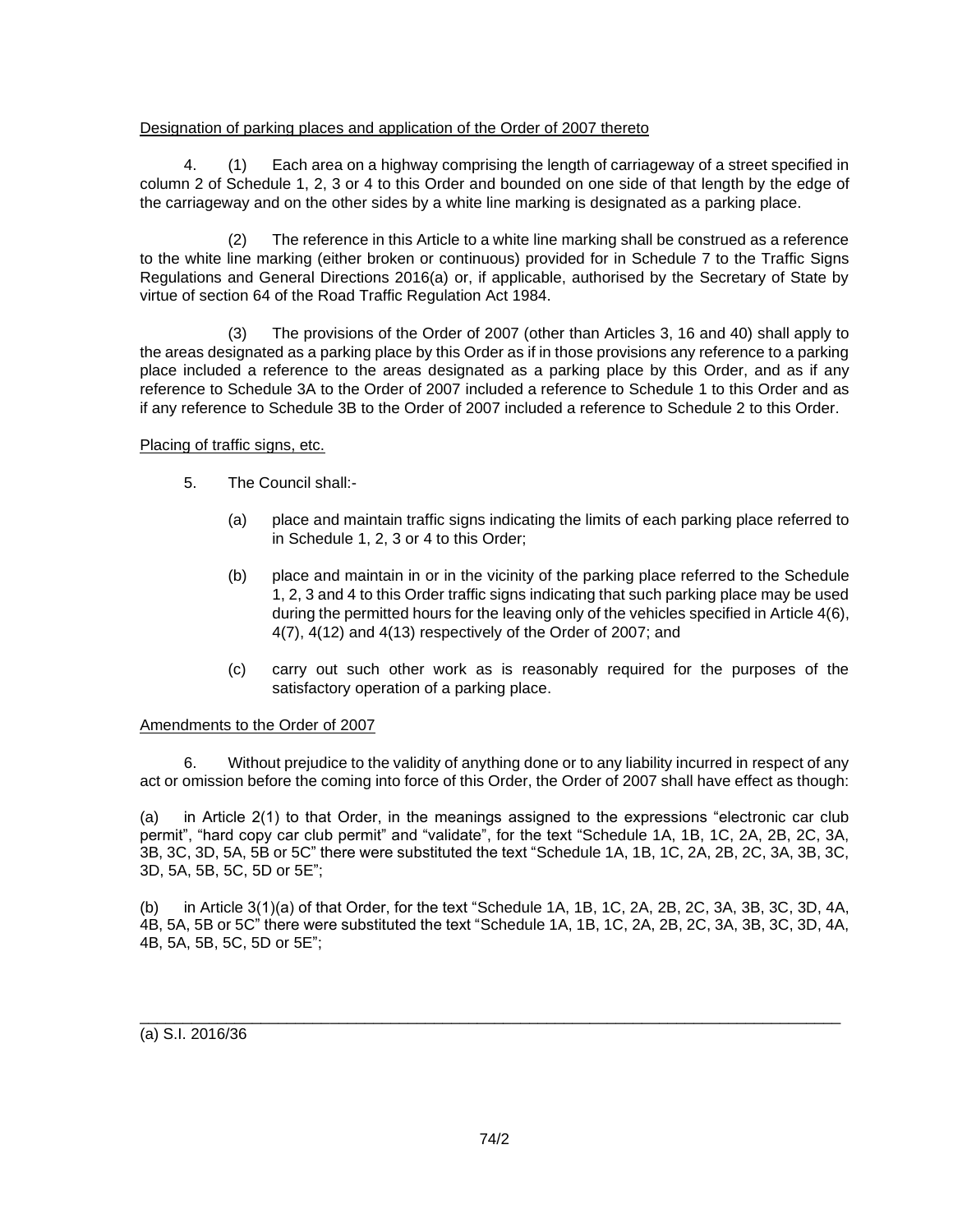(c) in Article 3(1)(b) of that Order, for the text "Schedule 1A, 1B, 1C, 2A, 2B, 2C, 3A, 3B, 3C, 3D, 4A, 4B, 5A, 5B or 5C" there were substituted the text "Schedule 1A, 1B, 1C, 2A, 2B, 2C, 3A, 3B, 3C, 3D, 4A, 4B, 5A, 5B, 5C, 5D or 5E";

(d) there were added as Articles 4(12) and 4(13) to that Order, the following:

"(12) Each parking place referred to in Schedule 5D may be used, subject to the provisions of this Order, for the leaving during the permitted hours of such vehicles of the class specified in paragraph (1) of this Article:-

- (a) as display in the manner specified in Article  $5(5)(a)$  either a valid hard copy Main-Zone resident's permit, a valid hard copy Sub-Zone resident's permit, a valid hard copy car club permit, a valid hard copy visitor's permit or a valid hard copy trade permit, issued in respect of that vehicle; or
- (b) in respect of which there has been granted either an electronic Main-Zone resident's permit, an electronic Sub-Zone resident's permit, an electronic car club permit, a flexible car club permit, an electronic visitor's permit or an electronic trade permit and a hand-held device shows the indication specified in Article 5(5)(b),

provided that the electrical storage battery of that vehicle is in the process of being charged from a mains electrical source adjacent to that parking place.

(13) Each parking place referred to in Schedule 5E may be used, subject to the provisions of this Order, for the leaving during the permitted hours of such vehicles of the class specified in paragraph (1) of this Article:-

- (a) as display in the manner specified in Article 5(10)(a) either a valid hard copy Sub-Zone resident's permit, a valid hard copy Sub-Zone business permit, a valid hard copy teacher's permit, a valid hard copy car club permit, a valid hard copy visitor's permit or a valid hard copy trade permit, issued in respect of that vehicle; or
- (b) in respect of which there has been granted either an electronic Sub-Zone resident's permit, an electronic Sub-Zone business permit, an electronic teacher's permit, an electronic car club permit, a flexible car club permit, an electronic visitor's permit or an electronic trade permit and a hand-held device shows the indication specified in Article 5(10)(b),

provided that the electrical storage battery of that vehicle is in the process of being charged from a mains electrical source adjacent to that parking place.";

(e) in Article 5(5) of that Order, for the text "Schedule 3A, 3C or 3D" there were substituted the text "Schedule 3A, 3C, 3D or 5D";

(f) in Article 5(10) of that Order, for the text "Schedule 5B" there were substituted the text "Schedule 5A, 5C or 5E";

(g) in Article 12(1)(a) of that Order, for the text "Schedule 1A, 1B, 1C, 2A, 2B, 2C, 3A, 3B, 3C, 3D, 4A, 4B, 5A, 5B or 5C" there were substituted the text "Schedule 1A, 1B, 1C, 2A, 2B, 2C, 3A, 3B, 3C, 3D, 4A, 4B, 5A, 5B, 5C 5D or 5E";

(h) for paragraph (f) of Article 16 of that Order, there were substituted the following: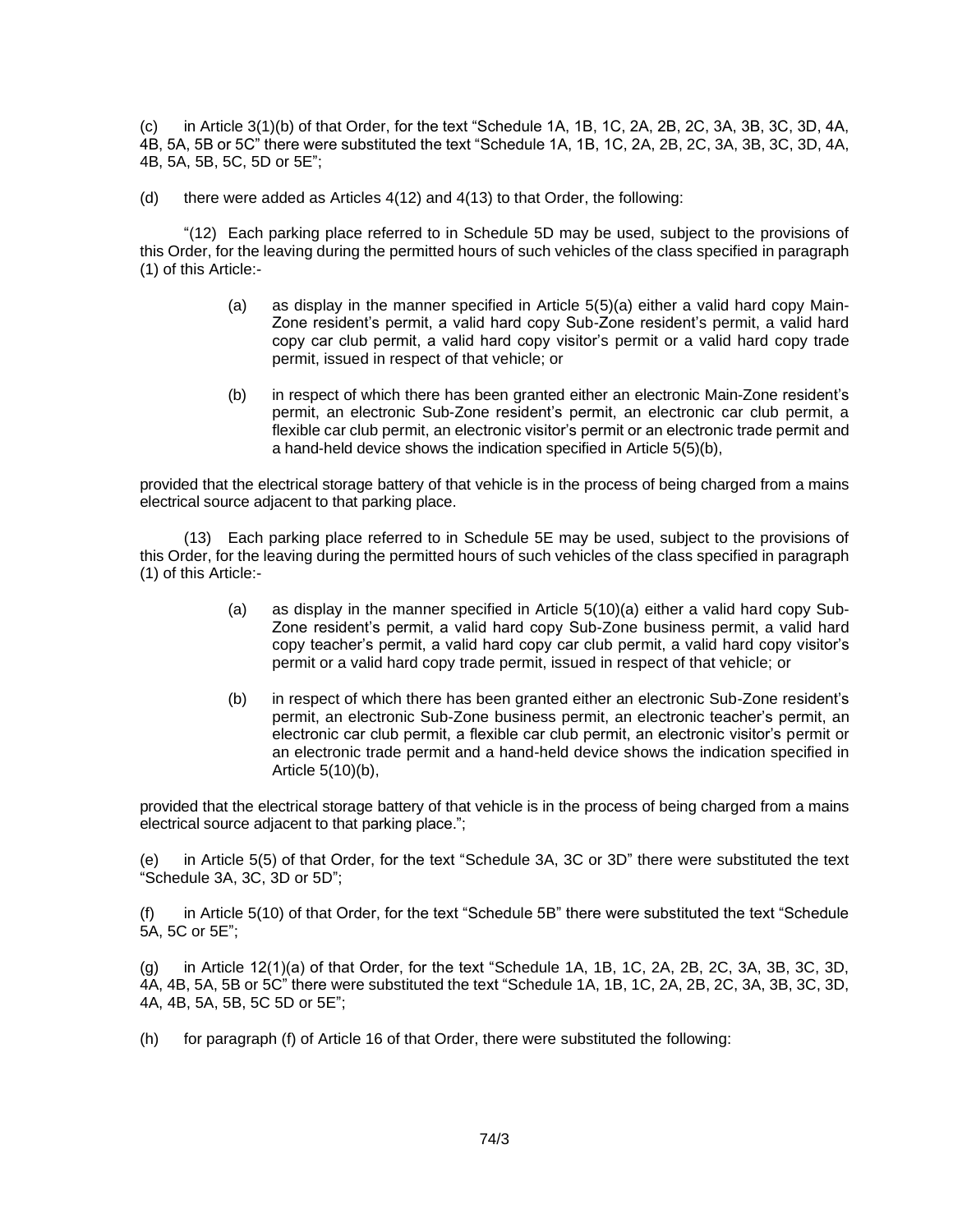"(f) place and maintain in or in the vicinity of each parking place referred to in Schedule 4A, 4B, 5B, 5D and 5E traffic signs indicating that such parking place may be used during the permitted hours for the leaving of the vehicles specified in Article 4(8), 4(9), 4(11), 4(12) and 4(13) respectively;"

(i0) in Article 20(3) of that Order, for the text "Schedule 3A, 3B, 3C, 3D, 4A, 4B, 5A, 5B or 5C" there were substituted the text "Schedule 3A, 3B, 3C, 3D, 4A, 4B, 5A, 5B, 5C, 5D or 5E";

(j) for Article 23 of that Order, there were substituted the following:

"23. (1) No vehicle in respect of which payment of the parking charge has been made using the electronic payment system in accordance with the provisions of Article 18, and which has been taken away from a parking place referred to in Schedule 1A, 1B, 1C, 2A, 2B or 2C during the permitted hours, shall, until the expiration of 1 hour from the time that vehicle was taken away, again be left in that parking place during the permitted hours.

(2) No vehicle which has been taken away from a parking place referred to in Schedule 5D or 5E during the permitted hours, shall, until the expiration of 2 hours from the time that vehicle was taken away, again be left in that parking place during the permitted hours.";

(k) in Article 24(4) of that Order, for the text "Schedule 1A, 1C, 2A, 2C, 3A, 3C, 3D, 5A or 5C" there were substituted the text "Schedule 1A, 1C, 2A, 2C, 3A, 3C, 3D, 5A, 5C, 5D or 5E";

(l) in Article 24(5) of that Order, for the text "Schedule 1A, 1B, 1C, 2A, 2B, 2C, 3A, 3B, 3C, 3D, 5A, 5B or 5C" there were substituted the text "Schedule 1A, 1B, 1C, 2A, 2B, 2C, 3A, 3B, 3C, 3D, 5A, 5B, 5C, 5D or 5E";

(m) in Articles 25(4)(a) and 25(4)(b) of that Order, for the text "Schedule 2A, 2B, 2C, 4A, 4B, 5A, 5B or 5C" there were substituted the text "Schedule 2A, 2B, 2C, 4A, 4B, 5A, 5B, 5C or 5E";

(n) in Articles 25(5)(a) and 25(5)(b) of that Order, for the text "Schedule 2A, 2B, 2C, 4A, 4B, 5A, 5B or 5C" there were substituted the text "Schedule 2A, 2B, 2C, 4A, 4B, 5A, 5B, 5C or 5E";

(o) in Article 26(3) of that Order, for the text "Schedule 1A, 1B, 1C, 2A, 2B, 2C, 3A, 3B, 3C, 3D, 5A, 5B or 5C" there were substituted the text "Schedule 1A, 1B, 1C, 2A, 2B, 2C, 3A, 3B, 3C, 3D, 5A, 5B, 5C, 5D or 5E";

(p) in Article 27(3) of that Order, for the text "Schedule 1A, 1B, 1C, 2A, 2B, 2C, 3A, 3B, 3C, 3D, 5A, 5B or 5C" there were substituted the text "Schedule 1A, 1B, 1C, 2A, 2B, 2C, 3A, 3B, 3C, 3D, 5A, 5B, 5C, 5D or 5E";

(q) in Article 28(3) of that Order, for the text "in Schedule 2A, 2B, 2C, 4A, 4B, 5A, 5B or 5C" there were substituted the text "in Schedule 2A, 2B, 2C, 4A, 4B, 5A, 5B, 5C or 5E";

(r) in Article 29(3) of that Order, for the text "Schedule 1A, 1B, 1C, 2A, 2B or 2C" there were substituted the text "Schedule 1A, 1B, 1C, 2A, 2B, 2C or 5E";

(s) in Article 30(4) of that Order, for the text "Schedule 1A, 1B, 1C, 2A, 2B, 2C, 3A, 3B, 3C, 3D, 5A, 5B or 5C" there were substituted the text "Schedule 1A, 1B, 1C, 2A, 2B, 2C, 3A, 3B, 3C, 3D, 5A, 5B, 5C, 5D or 5E"; and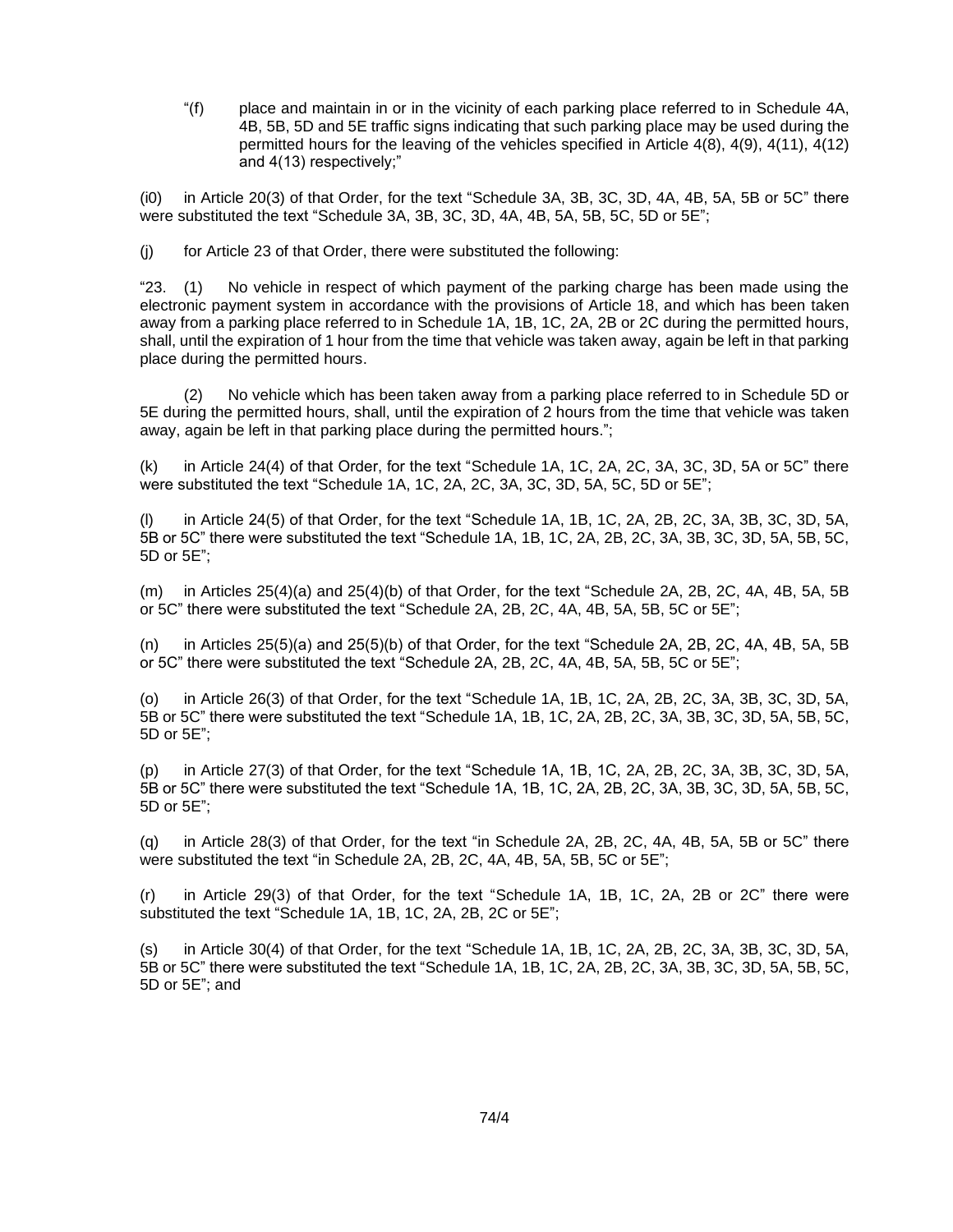(t) there were added as Schedules 5D and 5E to that Order and the headings to those Schedules, the Schedules and the headings to those Schedules set out in Schedules 3 and 4 to this Order.

Dated this thirtieth day of March 2022.

Ben Stevens Highway Network Manager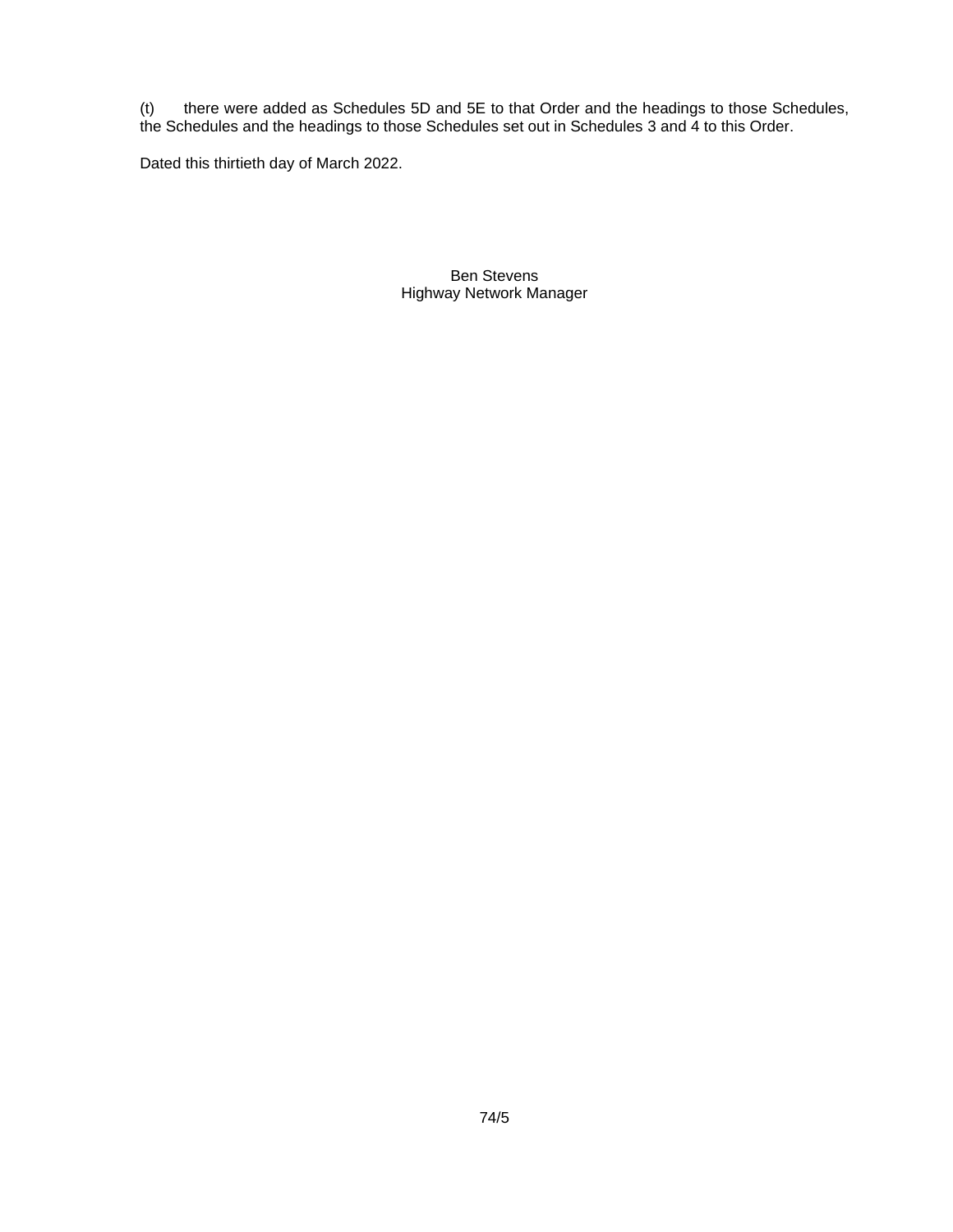## SCHEDULE 1 (see Article 4)

IN RELATION TO A PARKING PLACE REFERRED TO IN THIS SCHEDULE THE EXPRESSION "PERMITTED HOURS" MEANS THE PERIOD BETWEEN 8.30 A.M. AND 6.30 P.M. ON MONDAYS TO FRIDAYS INCLUSIVE, ANY SUCH DAY NOT BEING CHRISTMAS DAY, GOOD FRIDAY OR A BANK HOLIDAY.

PARKING PLACES IN WHICH A VEHICLE MAY BE LEFT DURING THE PERMITTED HOURS PROVIDED THE VEHICLE DISPLAYS EITHER A VALID HARD COPY MAIN-ZONE RESIDENT'S PERMIT, A VALID HARD COPY SUB-ZONE RESIDENT'S PERMIT A VALID HARD COPY CAR CLUB PERMIT, A VALID HARD COPY VISITOR'S PERMIT OR A VALID HARD COPY TRADE PERMIT, ISSUED IN RESPECT OF THAT VEHICLE, OR THERE APPEARS ON A HAND-HELD DEVICE AN INDICATION THAT AN ELECTRONIC VERSION OF ONE OF THOSE PERMITS OR A FLEXIBLE CAR CLUB PERMIT HAS BEEN GRANTED IN RESPECT OF THAT VEHICLE AND THE PERMIT IS VALID.

| No. of<br>parking<br>place | Designated parking place                                                                                                                                                                                            | Special<br>manner of<br>standing |
|----------------------------|---------------------------------------------------------------------------------------------------------------------------------------------------------------------------------------------------------------------|----------------------------------|
|                            | 2                                                                                                                                                                                                                   | 3                                |
| $\star$                    | Kennington Oval, the north-east side, from a point opposite the north-western<br>wall of No. 14 Kennington Oval to a point 14.0 metres north-west of the south-<br>eastern boundary of The Cricketers Public House. |                                  |
| $\star$                    | Kennington Oval, the north-east side, from a point 3.0 metres north-west of<br>the south-eastern boundary of The Cricketers Public House north-westward<br>for a distance of 5.0 metres.                            |                                  |
| $\star$                    | Walcot Square, the north side of the east to west arm, from a point 2.1 metres<br>east of the western boundary of No. 9 Walcot Square westward for a distance<br>of 9.7 metres.                                     |                                  |
| $\star$                    | Walcot Square, the north side of the east to west arm, from a point 8.1 metres<br>east of the western boundary of No. 9 Walcot Square eastward for a distance<br>of 9.8 metres.                                     |                                  |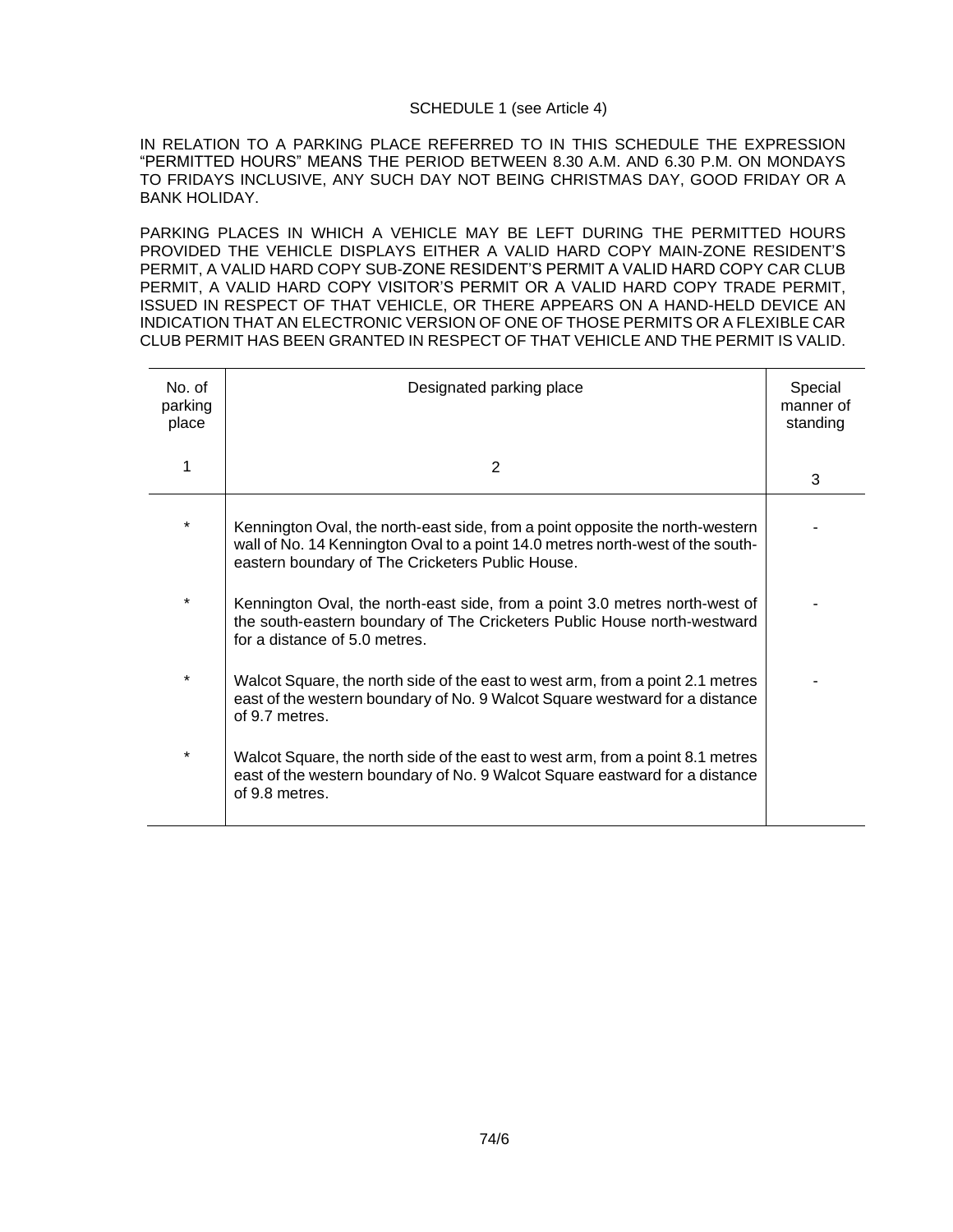#### SCHEDULE 2 (see Article 4)

IN RELATION TO A PARKING PLACE REFERRED TO IN THIS SCHEDULE THE EXPRESSION "PERMITTED HOURS" MEANS THE PERIOD BETWEEN 8.30 A.M. AND 6.30 P.M. ON MONDAYS TO FRIDAYS INCLUSIVE, ANY SUCH DAY NOT BEING CHRISTMAS DAY, GOOD FRIDAY OR A BANK HOLIDAY.

PARKING PLACES IN WHICH A VEHICLE MAY BE LEFT DURING THE PERMITTED HOURS PROVIDED THE VEHICLE DISPLAYS EITHER A VALID HARD COPY SUB-ZONE RESIDENT'S PERMIT A VALID HARD COPY CAR CLUB PERMIT, A VALID HARD COPY VISITOR'S PERMIT OR A VALID HARD COPY TRADE PERMIT, ISSUED IN RESPECT OF THAT VEHICLE, OR THERE APPEARS ON A HAND-HELD DEVICE AN INDICATION THAT AN ELECTRONIC VERSION OF ONE OF THOSE PERMITS OR A FLEXIBLE CAR CLUB PERMIT HAS BEEN GRANTED IN RESPECT OF THAT VEHICLE AND THE PERMIT IS VALID.

| No. of<br>parking<br>place | Designated parking place                                                                                                                                                                                                      | Special<br>manner of<br>standing |
|----------------------------|-------------------------------------------------------------------------------------------------------------------------------------------------------------------------------------------------------------------------------|----------------------------------|
|                            |                                                                                                                                                                                                                               | 3                                |
| $\star$                    | Methley Street, the south-west side, from a point 6.0 metres south-east of the<br>north-western boundary of No. 35 Methley Street to a point 1.2 metres south-<br>east of the common boundary of Nos. 1 and 3 Methley Street. |                                  |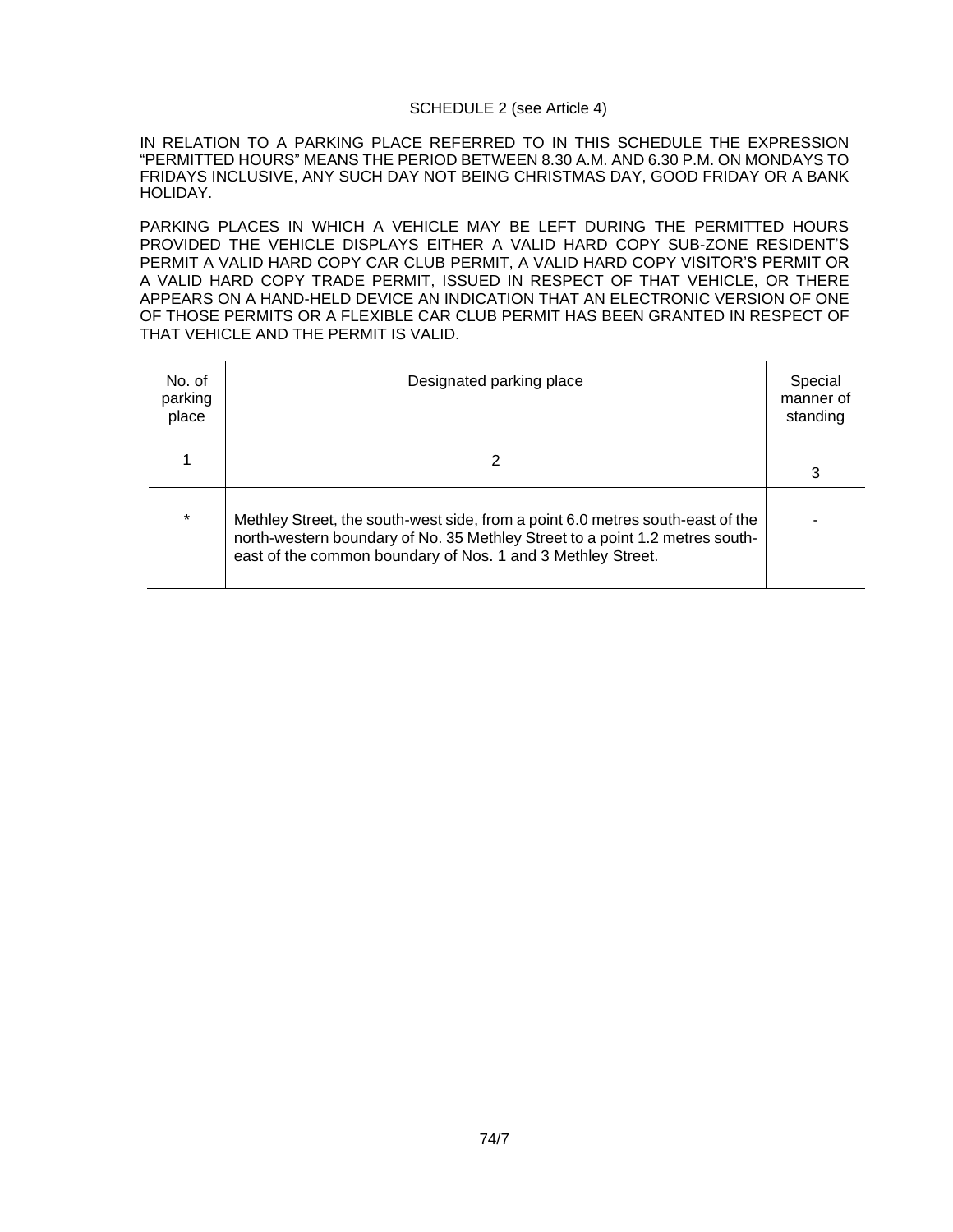#### SCHEDULE 3 (see Articles 4 and 6)

## SCHEDULE 5D (see Articles 3 and 4(12))

IN RELATION TO A PARKING PLACE REFERRED TO IN THIS SCHEDULE THE EXPRESSION "PERMITTED HOURS" MEANS AT ANY TIME.

PARKING PLACES IN WHICH A VEHICLE MAY BE LEFT DURING THE PERMITTED HOURS PROVIDED THE VEHICLE DISPLAYS EITHER A VALID HARD COPY MAIN-ZONE RESIDENT'S PERMIT, A VALID HARD COPY SUB-ZONE RESIDENT'S PERMIT A VALID HARD COPY CAR CLUB PERMIT, A VALID HARD COPY VISITOR'S PERMIT OR A VALID HARD COPY TRADE PERMIT, ISSUED IN RESPECT OF THAT VEHICLE, OR THERE APPEARS ON A HAND-HELD DEVICE AN INDICATION THAT AN ELECTRONIC VERSION OF ONE OF THOSE PERMITS OR A FLEXIBLE CAR CLUB PERMIT HAS BEEN GRANTED IN RESPECT OF THAT VEHICLE AND THE PERMIT IS VALID, PROVIDED THAT THE ELECTRICAL STORAGE BATTERY OF THAT VEHICLE IS IN THE PROCESS OF BEING CHARGED FROM A MAINS ELECTRICAL SOURCE ADJACENT TO THAT PARKING PLACE.

| Parking<br>place<br>No. | Designated parking place                                                                                                                    | Special<br>manner of<br>standing |
|-------------------------|---------------------------------------------------------------------------------------------------------------------------------------------|----------------------------------|
|                         | Methley Street, the south-west side, from the north-western boundary of<br>No. 35 Methley Street south-eastward for a distance of 6 metres. |                                  |